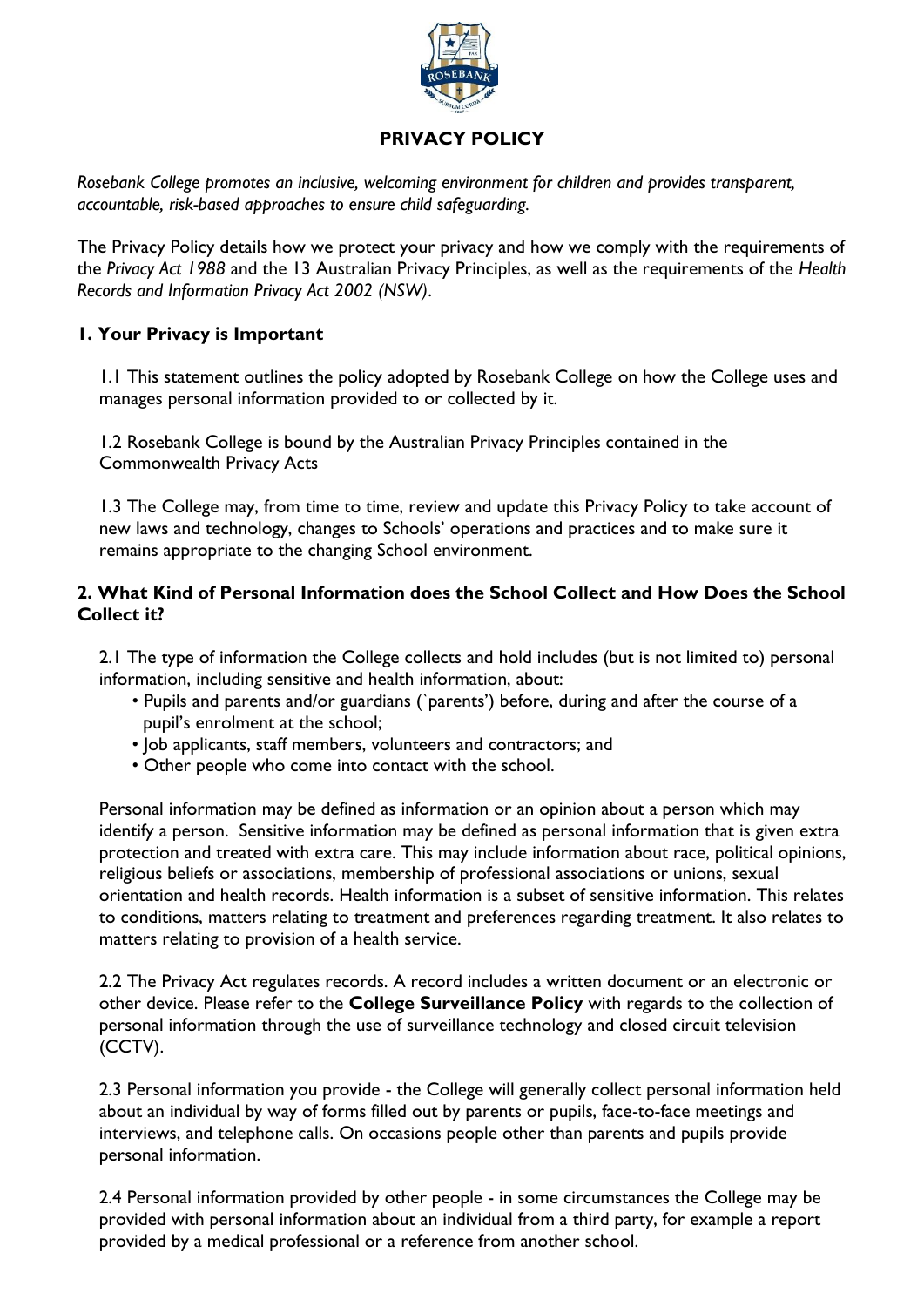Sometimes we may be provided with your personal information without having sought it through our normal means of collection. We refer to this as "unsolicited information". Where we collect unsolicited information we will only hold, use and/or disclose that information if we could otherwise do so had we collected it by normal means. If that unsolicited information could not have been collected by normal means then we will destroy, permanently delete or de-identify the information as appropriate.

2.5 Under the Privacy Act, the Australian Privacy Principles do not apply to an employee record. As a result, this Privacy Policy does not apply to the College treatment of an employee record, where the treatment is directly related to a current or former employment relationship between Rosebank College and an employee.

## **3. How will Rosebank College use the Personal Information you Provide?**

The College will use personal information it collects from you for the primary purpose of collection and for such other secondary purposes that are related to the primary purpose of collection and reasonably expected, or to which you have consented.

3.1 Pupils and Parents - In relation to personal information of pupils and parents, the College's primary purpose of collection is to enable the College to provide schooling for the pupil. This includes satisfying both the needs of parents and the needs of the pupil throughout the whole period the pupil is enrolled at the College.

3.2 The Purposes for which the College uses Personal Information of Pupils and Parents Include:

- To keep parents informed about matters related to their child's Schooling, through correspondence, newsletter and magazines;
- Day-to-day administration;
- Looking after pupils' educational, social, spiritual and medical wellbeing;
- Seeking donations and marketing for the College;
- To satisfy the school's legal obligations and allow the College to discharge its duty of care.

3.3 In some cases where the College requests personal information about a pupil or parent, if the information requested is not obtained, the College may not be able to enrol or continue the enrolment of the pupil.

3.4 Job Applicants, Staff members and Contractors - in relation to personal information of job applicants, staff members and contractors, the College's primary purpose of collection is to assess and (if successful) to engage the applicant, staff member or contractor, as the case may be.

The purposes for which the College uses personal information of job applicants, staff members and contractors include:

- In administering the individual's employment or contract, as the case may be;
- For insurance purposes;
- Seeking funds and marketing for the school;
- To satisfy the school's legal obligations, for example, in relation to Child Protection legislation.

3.5 Volunteers - the school also obtains personal information about volunteers who assist the College in its functions or conduct and associated activities, such as Alumni organisations or Parents and Friends Associations, to enable the school and the volunteers to work together.

3.6 Marketing and Fundraising - the College treats marketing and seeking donations for the future growth and development of the school as an important part of ensuring that the school continues to be a quality learning environment in which both pupils and staff thrive. Personal information held by the school may be disclosed to an organisation that assists in the College's fundraising, for example, the College's Parents and Friends Association or Alumni organisation.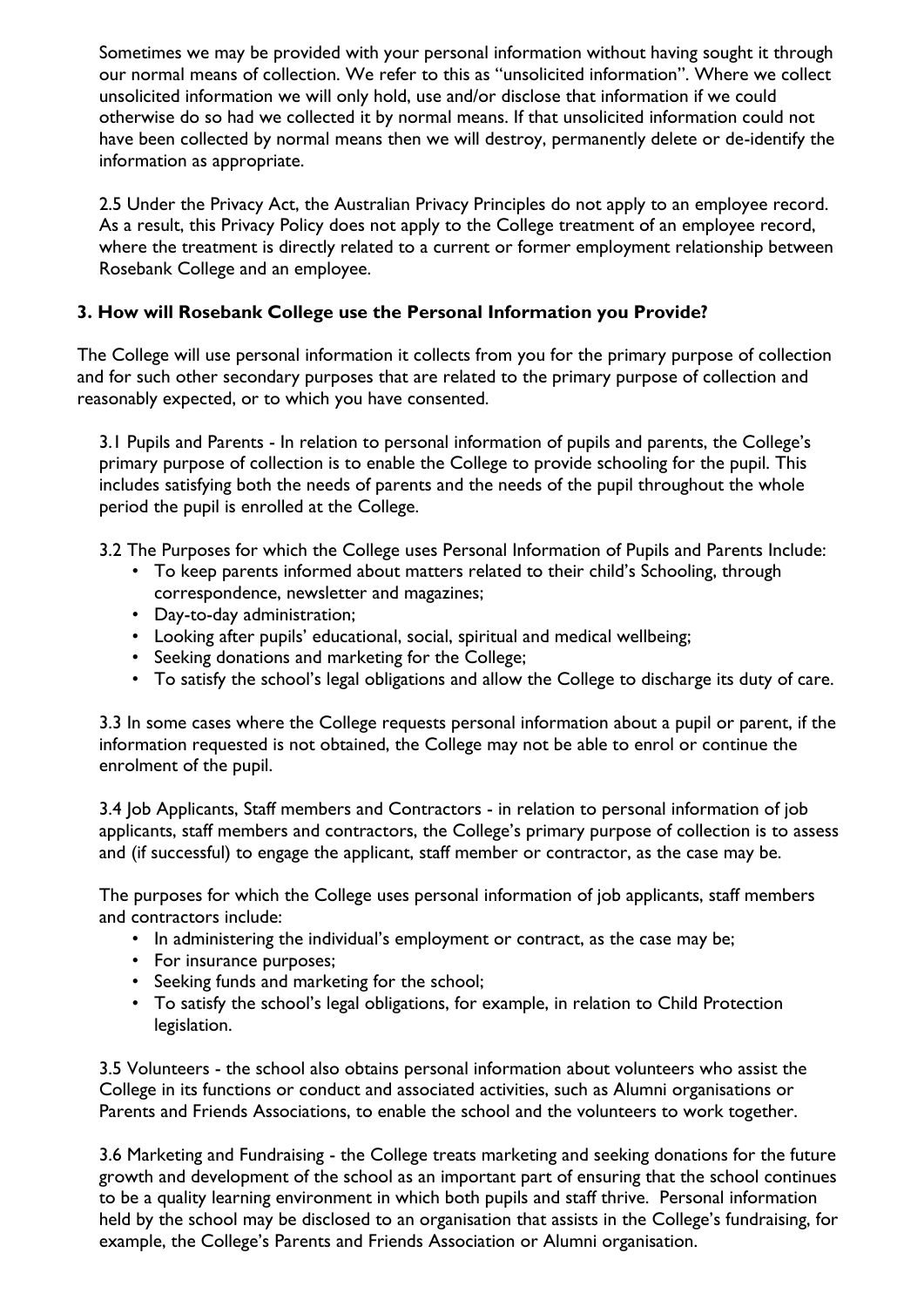3.7 Parents, staff, contractors and other members of the wider school community may from time to time receive fundraising information. College publications, like newsletters and magazines, which include personal information, may be used for marketing purposes.

3.8 We may disclose this information to any of those mentioned above where another permitted general situation or permitted health situation exception applies.

## **4. Who Might the College Disclose Personal Information to?**

4.1 The College may disclose personal information, including sensitive information, held about an individual to:

- Another school:
- Government departments;
- A local parish;
- Medical practitioners;
- People providing services to the College, including visiting teachers and sports coaches;
- Recipients of College publications, like newsletters and magazines;
- Parents; and
- Anyone you authorise the College to disclose information to
- Anyone to whom we are required to disclose information to by law

4.2 Sending information overseas - the College will not send personal information about an individual outside Australia without:

- Obtaining the consent of the individual (in some cases this consent will be implied); or
- Otherwise complying with the Australian Privacy Principles.

The College may also store information in the "cloud" which may mean that it resides on servers that are situated outside Australia

#### **5. How Does the College Treat Sensitive Information?**

5.1 In referring to 'sensitive information', the College means: information relating to a person's racial or ethnic origin, political opinions, religion, trade union or other professional or trade association membership, sexual preferences or criminal record, that is also personal information; and health information about an individual.

5.2 Sensitive information will be used and disclosed only for the purpose for which it was provided or a directly related secondary purpose, unless you agree otherwise, or the use or disclosure of the sensitive information is allowed by law.

#### **6. Management and Security of Personal Information**

6.1 The College's staff are required to respect the confidentiality of pupils' and parents' personal information and the privacy of individuals.

6.2 The College has in place steps to protect the personal information the College holds from misuse, loss, unauthorised access, modification or disclosure by use of various methods including locked storage of paper records and passworded access rights to computerised records.

#### **7. Updating Personal Information**

7.1 The College endeavours to ensure that the personal information it holds is accurate, complete and up-to-date.

7.2 A person may seek to update their personal information held by the College by contacting the Registrar at any time.